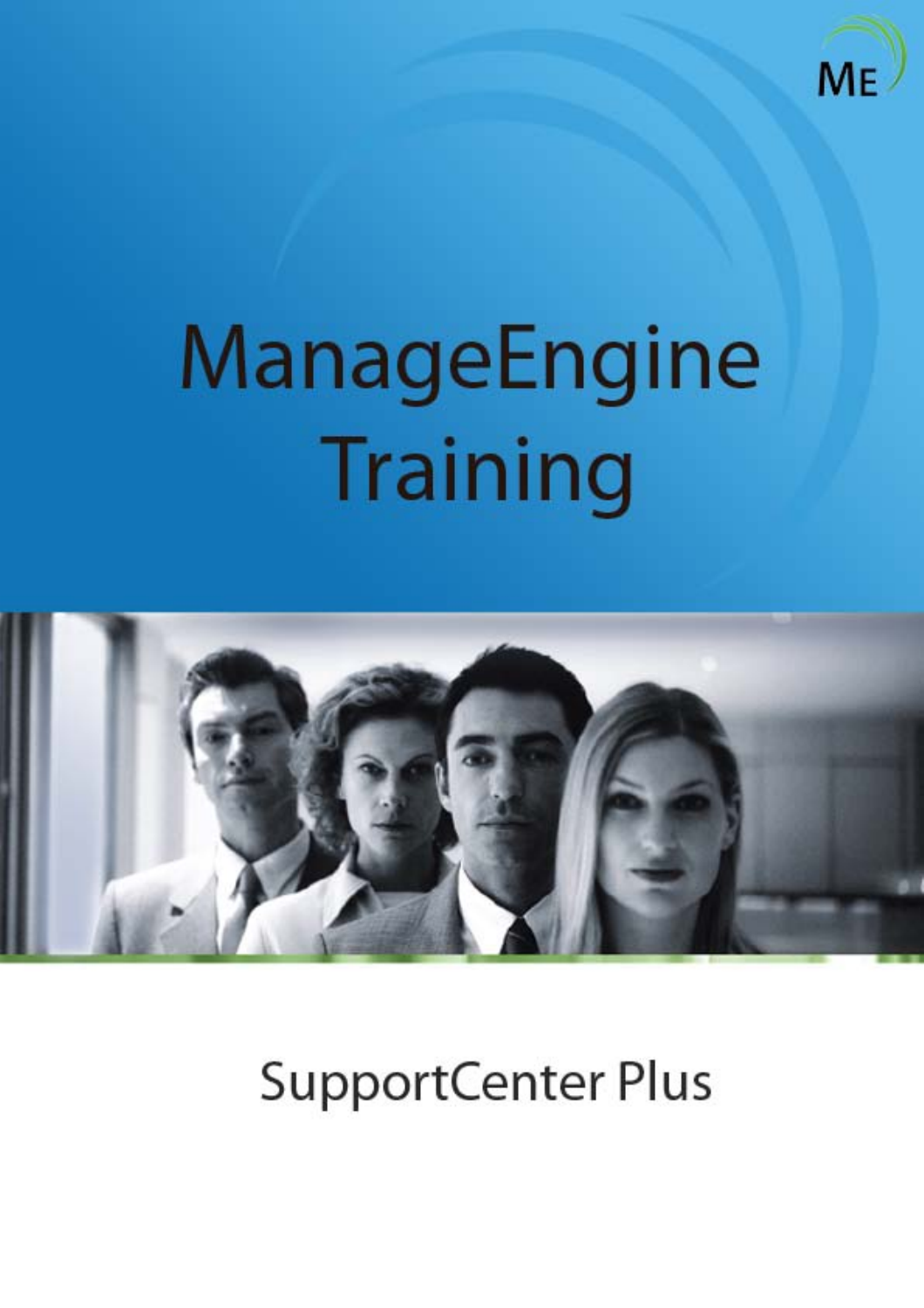# **ManageEngine SupportCenter Plus Training**

# **Course Objectives**

SupportCenter Plus is a Customer Service and Support Software. This training will help the Customer Service Manager, Customer Support Staff and administrators a vanguard in implementing and administering a world class customer support solution for their organization.

At the end of the course, you will be able to

- Install and Configure SupportCenter Plus
- Setup and configure Request Management
- Enable Self Service Portal and Knowledge base
- Manage Contracts, Support Plans and SLAs with your clients
- Administer Surveys and Create Reports
- Manage the customer experience.

# **Who Should Attend**

- Administrators, who will take configure and manage SupportCenter in their organization
- Support Representatives, who will be interacting with the customers

### **Course Agenda**

### **Introduction to SupportCenter Plus**

- Overview of the Customer Support Software industry and market
- SupportCenter Plus Overview
- Benefits of SupportCenter Plus
- Different Users in the Segment

### **Deploying SupportCenter Plus**

- Defining and creating different Users of the organization
- Defining Roles, Groups and Categories
- Defining Priorities, Statuses, Levels and Business Rules
- Creating, Importing Accounts and Contacts

### *ZOHO Corp.* 1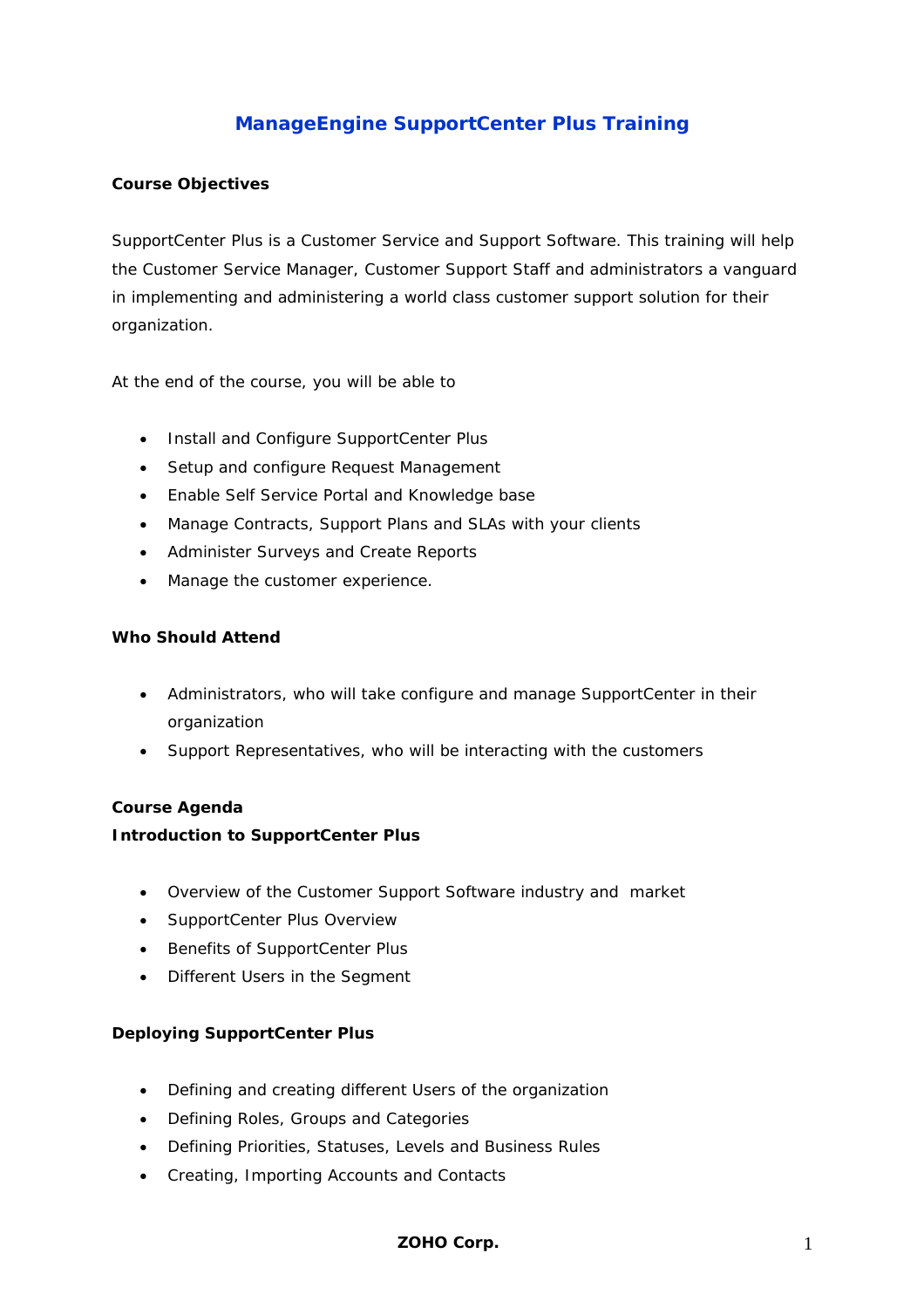- Customizing request template
- Customizing Self Service Portal, Knowledge Base
- Integrating with Microsoft Outlook

# **Customer Interaction Management**

- Creating request through available Channels of communication (Email, Phone, Web and Forums)
- Managing Requests through Business Rules
- Support Staff Notes
- Private and Public conversations
- Threading of conversations
- Notification rules

### **Account & Contact Management**

- How to store, track and manage contact information effectively?
- Defining account hierarchies and assigning contacts for each
- Tracking account associations with respect to product
- Creating and defining account specific solutions
- Creating and Assigning Topic Templates

### **Contracts Management**

- Defining Contracts for Accounts
- Defining Support Plans
	- Hour based, Incident based & Fixed
	- Defining the SLAs & associating them with the Support Plan
- Associating Support Plans with Contracts
- Defining Multiple Contracts based on Products

### **Self-Service Portal**

- Configuring Self-Service Portal by Administrator
- How customer can login, make and track his requests.
- Role of a Primary Account?
- Importance and benefits of deploying Customer Portal.

### *ZOHO Corp.* 2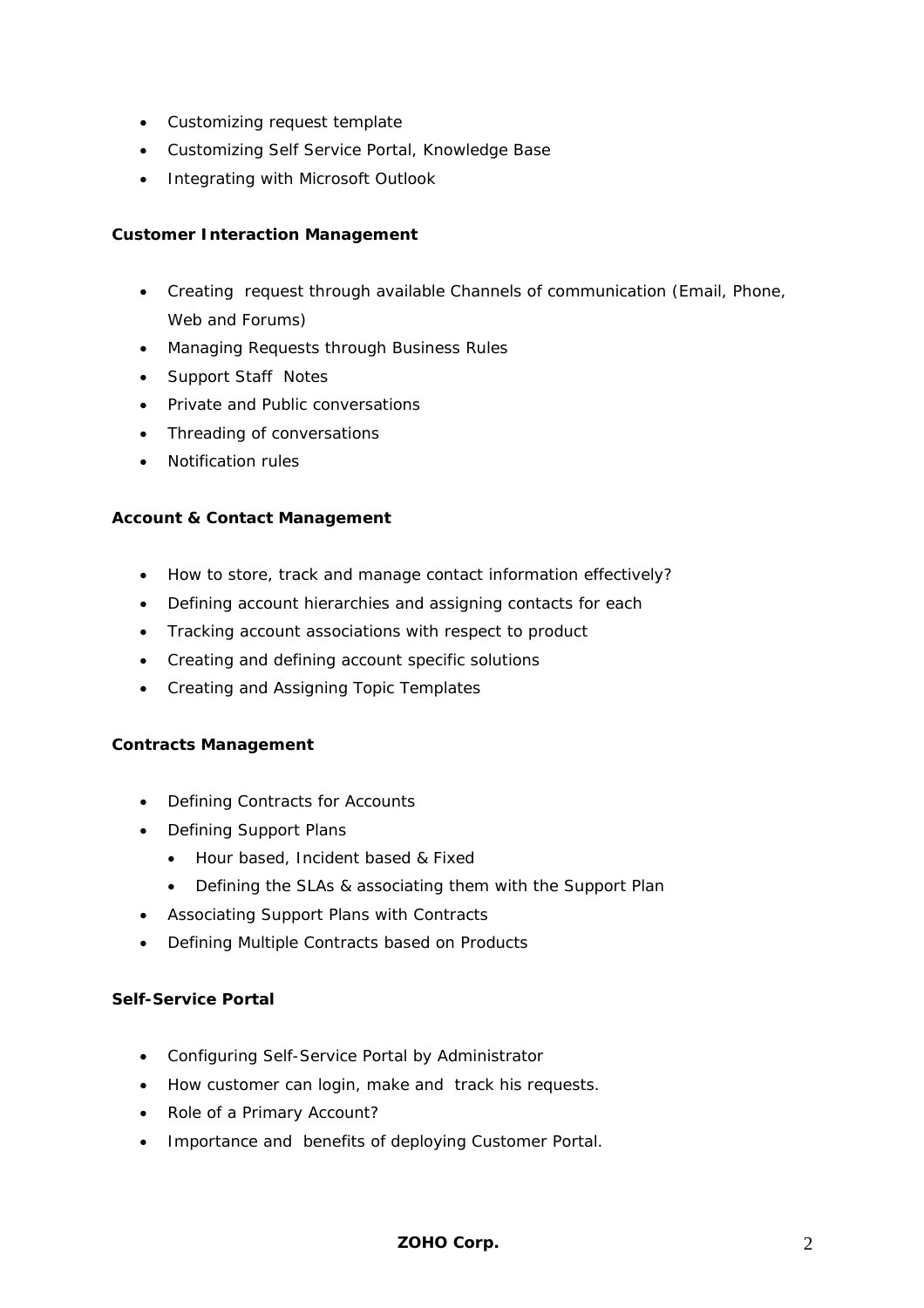# **Solutions**

- Defining Topics
- Defining and configuring solutions under different topics
- Defining Account specific topics and views
- How solutions can be tagged and making the search simple.

## **Reports**

- Making standard reports to analyze the customer data based on requests, accounts etc.
- Creating custom reports, matrix reports and query reports.
- Scheduling reports to different users
- Exporting reports in different formats.
- Importance and benefits of reports in the Support Process

### **Customer Experience Management**

- Defining and configuring Surveys
- Creating Surveys
- Analyzing Survey results

# **Time Entry & Billing**

- Making time entries.
- Calculating time spent based on contracts and support plans
- How it will help in customer billing.

# **The 4 Different Pictures**

How SupportCenter Plus will be in the eyes of Customer, Support Staff, Account Manager and the Administrator.

Sign up and avail the Classroom Training or On-Site Training, Now! \*